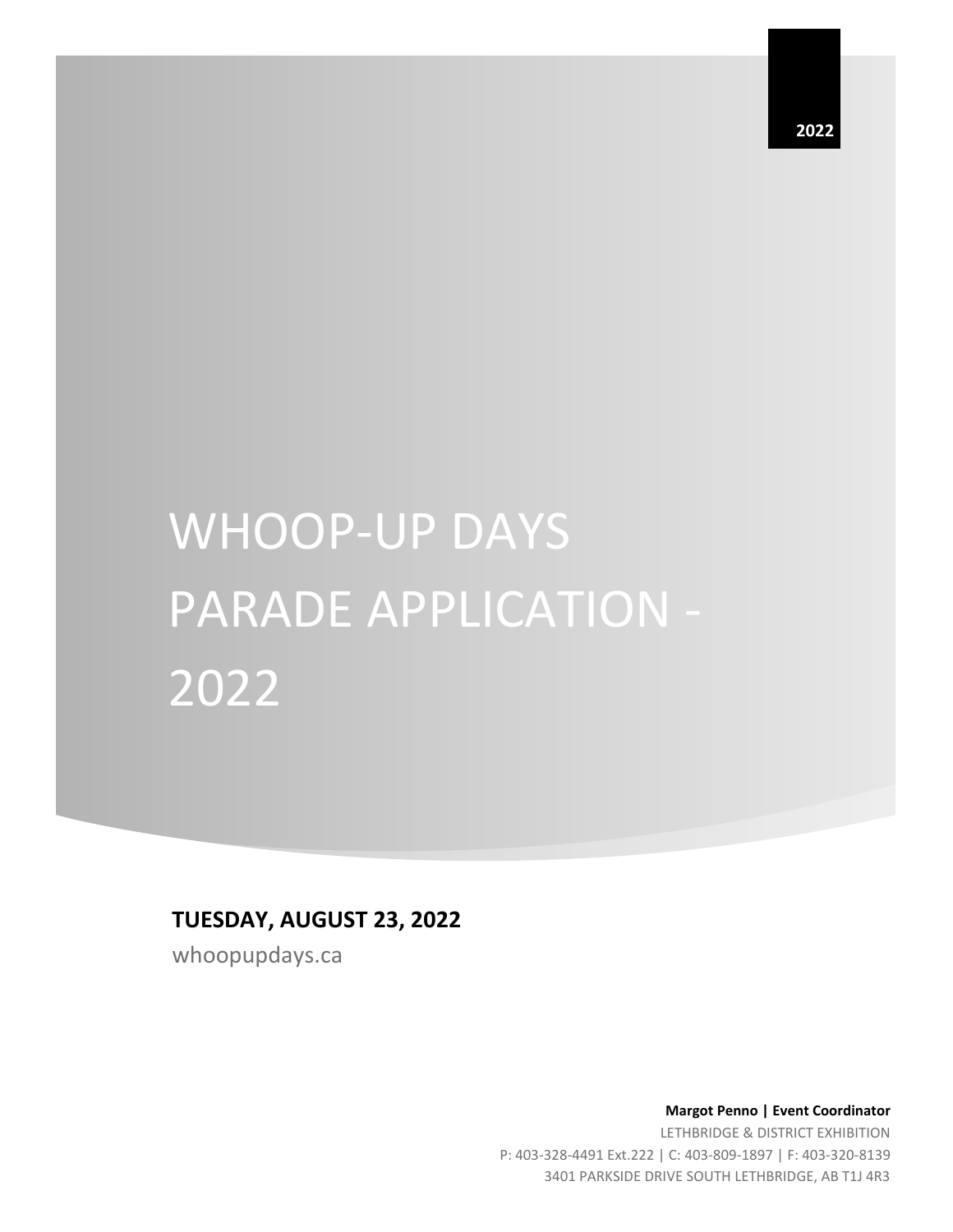## **INFORMATION**

The Whoop-Up Days Parade is the kick-off to Lethbridge & District Exhibition's annual Whoop-Up Days. A yearly tradition, this year our focus is on celebrating our 125<sup>th</sup> Anniversary – looking back on the rich history that the Lethbridge & District Exhibition has grown through, and on the 125 years ahead as we create new beginnings and traditions to offer the City of Lethbridge. Attended by thousands, the city streets are lined with kids of all ages who are excited to take in the sights of a local parade and kick off one of the summer's largest festivals.

This year, our theme will be 125 years through history – if your business or organization has been around as long as we have, we would be honoured to showcase not only the history of the city but the businesses and programs that made it what it is today! The parade is a community-based event designed to encourage families and visitors to celebrate our city and kick off our annual Whoop-Up Days. As such, all entries must carry a message of goodwill and be free from personal opinions.

The effort you put into your entry will be talked about long after the parade has ended. Get creative, search the web for great examples and add your own inspired magic!

*Please read through the application carefully, as details may have changed.*

## **PARADE ROUTE**

Pending approval from the City of Lethbridge, we anticipate returning to our traditional parade route along 3<sup>rd</sup> Avenue and 13<sup>th</sup> Street N, beginning at Park Place Mall, and ending at the Galbraith Elementary School, pending changes to the length of the parade.

The confirmed route will be sent along with your Welcome Package once your parade application is accepted.

## **REGISTRATION PRICING AND DEADLINES**

|                             | <b>EARLY BIRD</b>    | <b>FINAL DEADLINE</b>  |
|-----------------------------|----------------------|------------------------|
| Deadline to Register        | Friday, July 8, 2022 | Friday, August 5, 2022 |
| Not-For-Profit Entry Fee    | FREE!                | \$10                   |
| <b>Commercial Entry Fee</b> | \$50                 | \$60                   |

\* Deadline will take place on August 5, 2022 or when 125 applications have been received, whichever comes first.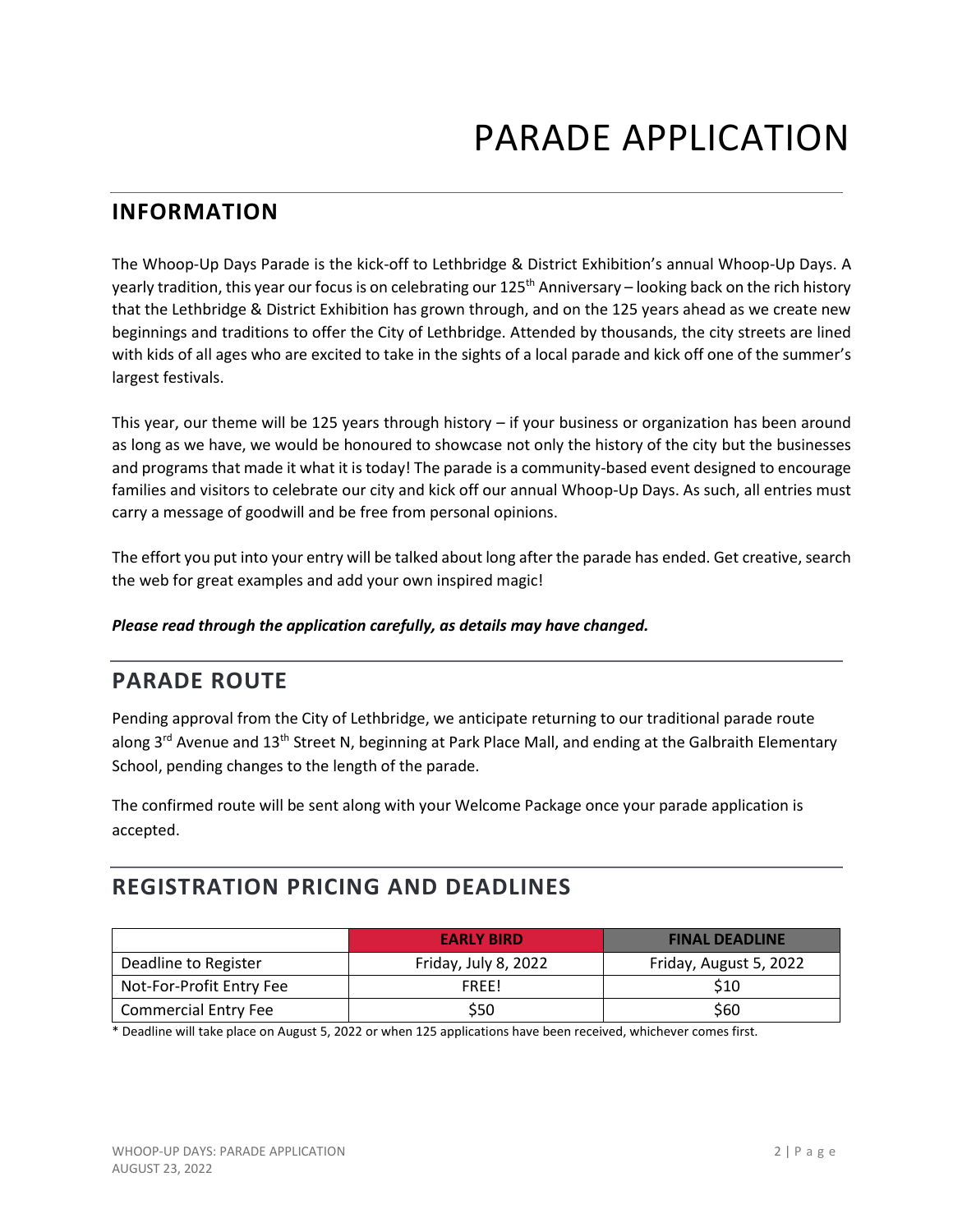## **REGISTRATION CHECKLIST**

Please complete and sign the registration form attached and include the following information with your registration. Please Note: **Registration will not be processed unless it is fully completed.**

| Completed registration form, including:                                                          |
|--------------------------------------------------------------------------------------------------|
| Parade application, entry information and signature completed in full                            |
| Entry fee payment (if applicable)                                                                |
| Commentary information                                                                           |
| Photo or detailed sketch of the entry                                                            |
| A Certificate of Insurance as evidence insurance is maintained for your entry and all your entry |
| participants. This includes:                                                                     |
| Comprehensive General Liability Insurance with a minimum of \$2,000,000                          |
| If vehicles are used in your entry, Automobile Liability Insurance with a minimum of             |
| \$2,000,000                                                                                      |
| Your insurance must name "Lethbridge & District Exhibition" & the "City of                       |
| Lethbridge", as additional insured                                                               |
| Agree to and understand that the entry must be at least 80% decorated (including the tow vehicle |
| and tow bar)                                                                                     |
| Agree to and understand "Rules and Regulations" and "Parade Safety".                             |
|                                                                                                  |

Please feel free to contact me if you have any questions. We look forward to seeing you this summer.

#### **Margot Penno | EVENT COORDINATOR**

LETHBRIDGE & DISTRICT EXHIBITION P: 403-328-4491 Ext.222 | C: 403-809-1897 | F: 403-320-8139 Margot.penno@agrifoodhub.ca 3401 PARKSIDE DRIVE SOUTH LETHBRIDGE, AB T1J 4R3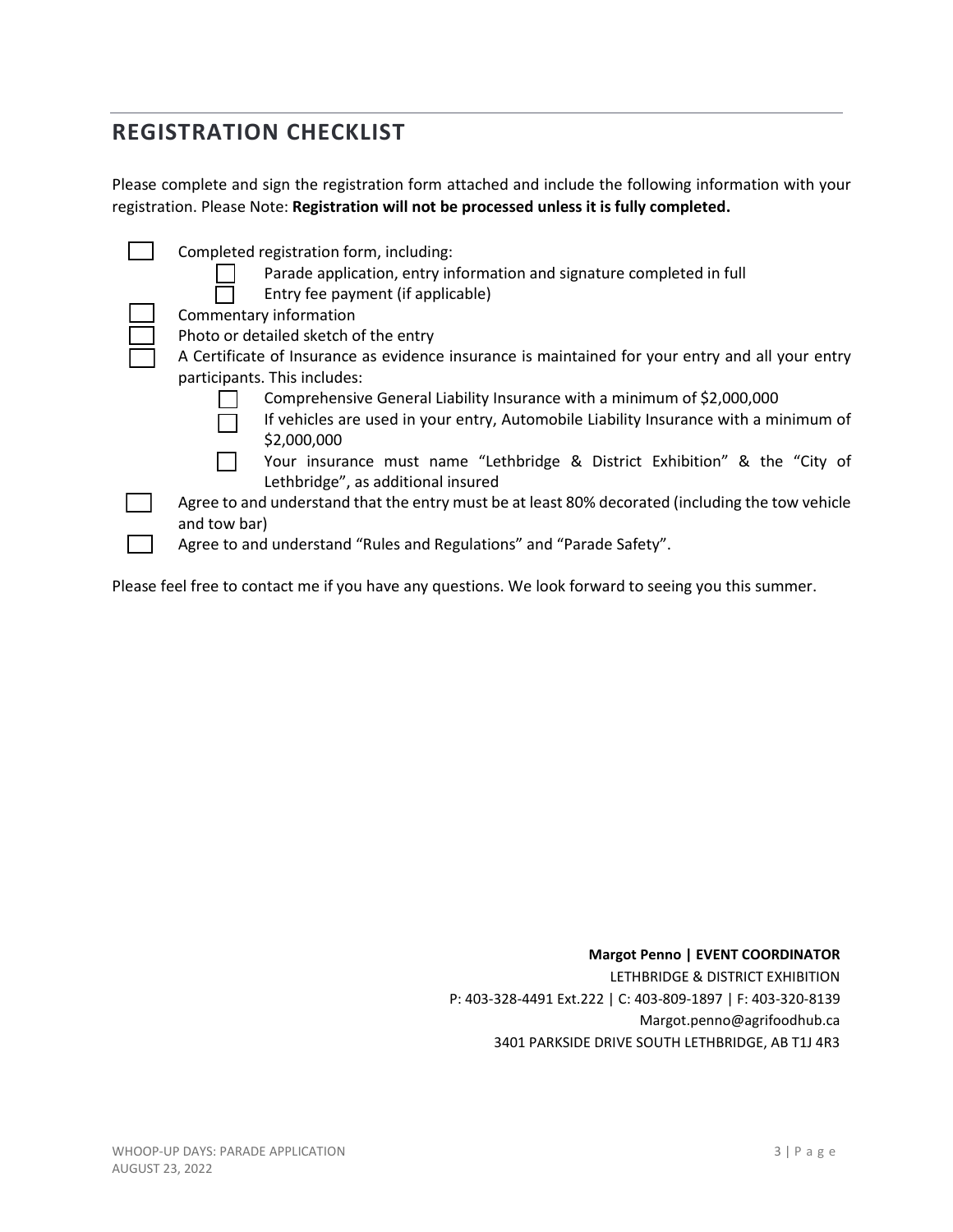| <b>PARADE APPLICATION</b><br>PLEASE COMPLETE THE ENTIRE FORM (CLEARLY PRINT OR TYPE) |                                                                                                                                                                                                                                                                                                                                                                                                                                                                         |                   |                       |  |
|--------------------------------------------------------------------------------------|-------------------------------------------------------------------------------------------------------------------------------------------------------------------------------------------------------------------------------------------------------------------------------------------------------------------------------------------------------------------------------------------------------------------------------------------------------------------------|-------------------|-----------------------|--|
| ORGANIZATION/ ENTRY NAME                                                             |                                                                                                                                                                                                                                                                                                                                                                                                                                                                         |                   |                       |  |
| CONTACT (FIRST & LAST NAME)                                                          |                                                                                                                                                                                                                                                                                                                                                                                                                                                                         |                   |                       |  |
| <b>HOME PHONE</b>                                                                    |                                                                                                                                                                                                                                                                                                                                                                                                                                                                         | <b>CELL PHONE</b> |                       |  |
| <b>WEBSITE</b>                                                                       |                                                                                                                                                                                                                                                                                                                                                                                                                                                                         | <b>FACEBOOK</b>   |                       |  |
| E-MAIL                                                                               |                                                                                                                                                                                                                                                                                                                                                                                                                                                                         |                   |                       |  |
| <b>ADDRESS</b>                                                                       |                                                                                                                                                                                                                                                                                                                                                                                                                                                                         |                   |                       |  |
| <b>PROVINCE</b>                                                                      |                                                                                                                                                                                                                                                                                                                                                                                                                                                                         | POSTAL CODE       |                       |  |
| <b>PARADE ENTRY INFORMATION</b><br>NUMBER OF PEOPLE IN ENTRY                         |                                                                                                                                                                                                                                                                                                                                                                                                                                                                         |                   |                       |  |
| LENGTH OF ENTRY                                                                      |                                                                                                                                                                                                                                                                                                                                                                                                                                                                         |                   |                       |  |
| CATEGORIES (PLEASE SPECIFY)                                                          | CHILDREN & YOUTH (200) - Children & youth organizations<br>THEME/HISTORICA (300) - All historical-related entries pertaining to our theme<br>COMIC & NOVELTY (400) -Smaller individual entries that are just for fun<br>SMALL COMMERCIAL (500) - 19 or fewer employees<br>EQUINE (600) -Pooper scooper required<br>VISITING (700) - All entries outside of Lethbridge<br>LARGE COMMERCIAL (800) - 20 or more employees<br>COMMUNITY (900)- Not-for-profit organizations |                   |                       |  |
| <b>PAYMENT</b><br>ALL PAYMENTS (IF APPLICABLE) ARE DUE WITH APPLICATION. NO REFUNDS. |                                                                                                                                                                                                                                                                                                                                                                                                                                                                         |                   |                       |  |
| EARLY BIRD (SUBMITTED PRIOR TO JUNE 26) - NOT-FOR-PROFIT                             |                                                                                                                                                                                                                                                                                                                                                                                                                                                                         | FREE / \$0.00     |                       |  |
| EARLY BIRD (SUBMITTED PRIOR TO JUNE 26) - COMMERCIAL                                 |                                                                                                                                                                                                                                                                                                                                                                                                                                                                         |                   | \$50.00               |  |
| NOT-FOR-PROFIT                                                                       |                                                                                                                                                                                                                                                                                                                                                                                                                                                                         |                   | \$10.00               |  |
| <b>COMMERCIAL</b>                                                                    |                                                                                                                                                                                                                                                                                                                                                                                                                                                                         |                   | \$60.00               |  |
|                                                                                      |                                                                                                                                                                                                                                                                                                                                                                                                                                                                         |                   | <b>SUB TOTAL</b>      |  |
|                                                                                      |                                                                                                                                                                                                                                                                                                                                                                                                                                                                         |                   | ADD 5% GST            |  |
| <b>Payment &amp; Agreement</b>                                                       |                                                                                                                                                                                                                                                                                                                                                                                                                                                                         |                   | <b>CONTRACT TOTAL</b> |  |

No application will be processed unless it is completed in full, including applicants' signature.

#### **BY SIGNING THE CONTRACT BELOW, I AUTHORIZE LETHBRIDGE & DISTRICT EXHIBITION TO PROCESS THIS APPLICATION AND ALL FORTHCOMING AMOUNTS (IF APPLICABLE) RELATED TO THIS APPLICATION.**

| <b>PAYMENT TYPE</b>          | <b>CREDIT CARD INFORMATION</b> |                                                                                                                                            |                 |  |
|------------------------------|--------------------------------|--------------------------------------------------------------------------------------------------------------------------------------------|-----------------|--|
| $\Box$ Credit Card           | Credit Card (MC/V)#            |                                                                                                                                            | CVV<br>Expiry   |  |
| $\Box$ Cheque Attached       | Invoice# WUD0820               | Ex Park GST #R123172801                                                                                                                    | PID # AA03FUU41 |  |
| $\Box$ Cash/Debit Card/Other |                                | **E-TRANSFER INFORMATION: EMAIL: payments@exhibitionpark.ca, PASSWORD: Expark, COMMENTS SECTION: List Business name & the                  |                 |  |
| $\Box$ E-Transfer            | levent                         |                                                                                                                                            |                 |  |
|                              |                                | THE DARADE ENTRY IS SURIECT & ROUND TO ALL DARADE RULES & REGULATIONS. THE ADDUCANT, HAVING READ THE ATTACHED DOUCIES, RULES & REGULATIONS |                 |  |

*THE PARADE ENTRY IS SUBJECT & BOUND TO ALL PARADE RULES & REGULATIONS. THE APPLICANT, HAVING READ THE ATTACHED POLICIES, RULES & REGULATIONS UNDERSTANDS THEY FORM PART OF THIS CONTRACT, AS ENTERED INTO WITH LETHBRIDGE 7 DISTRICT EXHIBITION.*

| DATE:                             | <b>NAME:</b>    | <b>SIGNATURE:</b>   |  |  |
|-----------------------------------|-----------------|---------------------|--|--|
|                                   |                 |                     |  |  |
| <b>OFFICE USE ONLY:</b>           |                 |                     |  |  |
| Amount received with Application: |                 | <b>Balance Due:</b> |  |  |
| Booth#<br>EP:                     | DB:<br>Finance: | Mapped:<br>CP:      |  |  |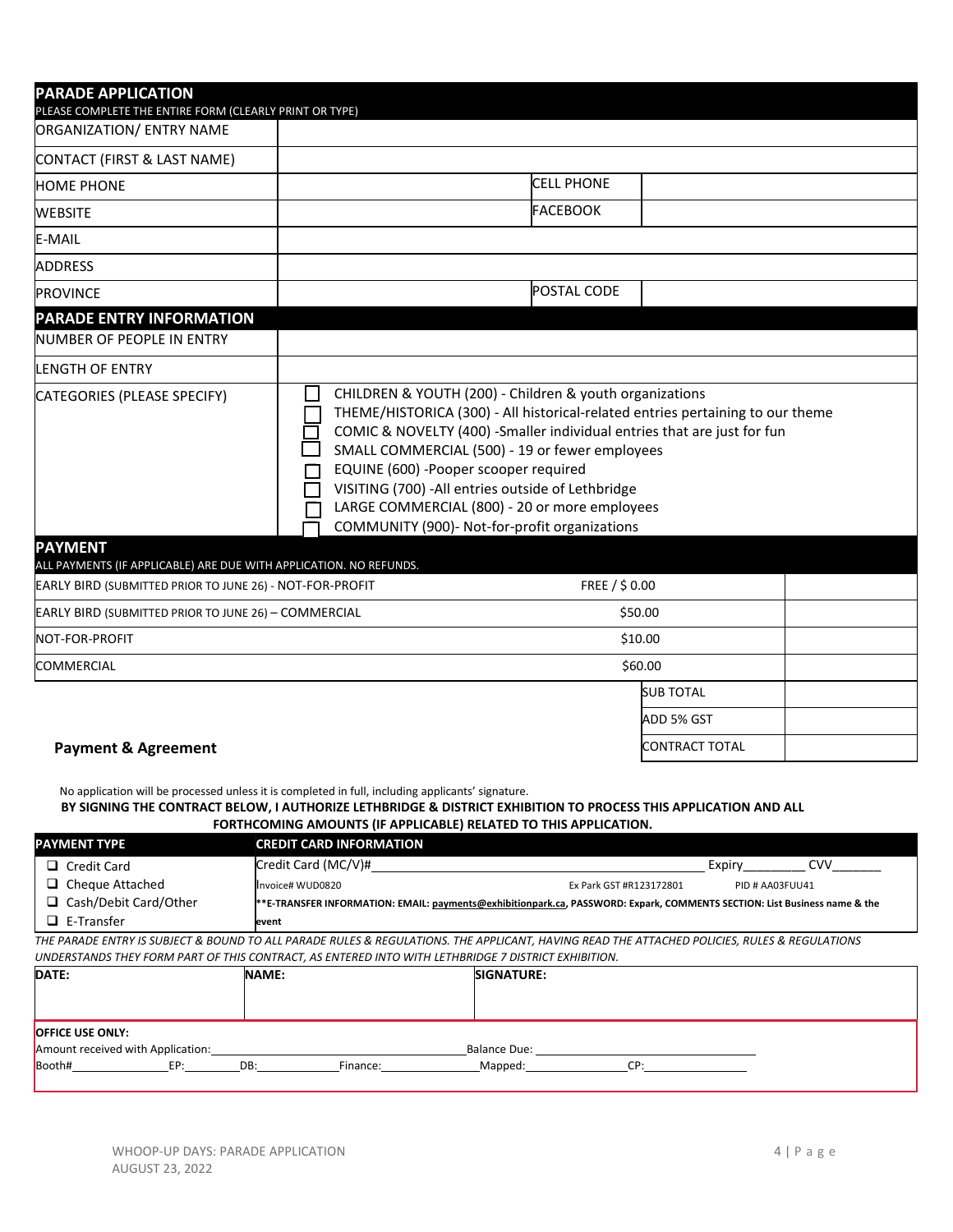## **COMMENTARY AND PHOTO / SKETCH**

Please provide a short commentary (25 words or less) for Shaw TV about your entry. *Please note: Not all commentaries will be read in full and not all floats will be mentioned.*

\_\_\_\_\_\_\_\_\_\_\_\_\_\_\_\_\_\_\_\_\_\_\_\_\_\_\_\_\_\_\_\_\_\_\_\_\_\_\_\_\_\_\_\_\_\_\_\_\_\_\_\_\_\_\_\_\_\_\_\_\_ \_\_\_\_\_\_\_\_\_\_\_\_\_\_\_\_\_\_\_\_\_\_\_\_\_\_\_\_\_\_\_\_\_\_\_\_\_\_\_\_\_\_\_\_\_\_\_\_\_\_\_\_\_\_\_\_\_\_\_\_\_ \_\_\_\_\_\_\_\_\_\_\_\_\_\_\_\_\_\_\_\_\_\_\_\_\_\_\_\_\_\_\_\_\_\_\_\_\_\_\_\_\_\_\_\_\_\_\_\_\_\_\_\_\_\_\_\_\_\_\_\_\_ \_\_\_\_\_\_\_\_\_\_\_\_\_\_\_\_\_\_\_\_\_\_\_\_\_\_\_\_\_\_\_\_\_\_\_\_\_\_\_\_\_\_\_\_\_\_\_\_\_\_\_\_\_\_\_\_\_\_\_\_\_ \_\_\_\_\_\_\_\_\_\_\_\_\_\_\_\_\_\_\_\_\_\_\_\_\_\_\_\_\_\_\_\_\_\_\_\_\_\_\_\_\_\_\_\_\_\_\_\_\_\_\_\_\_\_\_\_\_\_\_\_\_ \_\_\_\_\_\_\_\_\_\_\_\_\_\_\_\_\_\_\_\_\_\_\_\_\_\_\_\_\_\_\_\_\_\_\_\_\_\_\_\_\_\_\_\_\_\_\_\_\_\_\_\_\_\_\_\_\_\_\_\_\_ \_\_\_\_\_\_\_\_\_\_\_\_\_\_\_\_\_\_\_\_\_\_\_\_\_\_\_\_\_\_\_\_\_\_\_\_\_\_\_\_\_\_\_\_\_\_\_\_\_\_\_\_\_\_\_\_\_\_\_\_\_ \_\_\_\_\_\_\_\_\_\_\_\_\_\_\_\_\_\_\_\_\_\_\_\_\_\_\_\_\_\_\_\_\_\_\_\_\_\_\_\_\_\_\_\_\_\_\_\_\_\_\_\_\_\_\_\_\_\_\_\_\_

## **PHOTO OF ENTRY**

Please don't forget to include a photo or detailed sketch of your entry.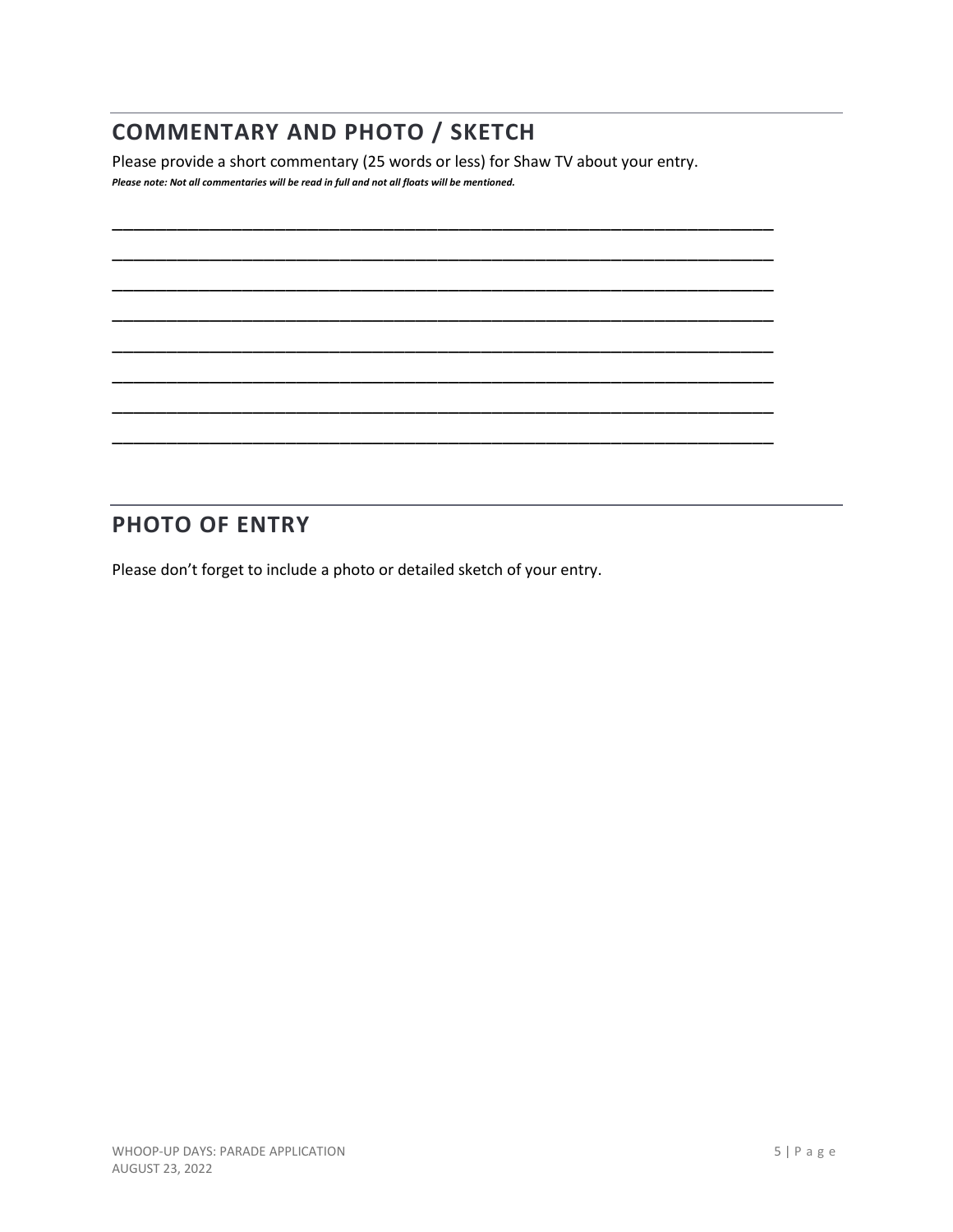## **RULES AND REGULATIONS**

#### **2022 THEME: 125 Years**

Parade entries should bring value to the audience and therefore need to be of quality, be family friendly, entertaining, inclusive and must carry a message of goodwill. Entries that promote negative role models, or are distracting, offensive or polarizing opinions or beliefs are not permitted. No entry may depict anything controversial, religious, or otherwise offensive. Determination is at the sole discretion of the parade committee.

#### **TIME:**

**PLEASE NOTE**: The start time of the parade will be somewhere between 8-10am. Please be prepared to have an earlier start time than in previous years. Confirmed details will be communicated in the coming weeks.

#### **REGISTRATION DEADLINE**

Lethbridge & District Exhibition must receive your application with a full description including a photograph or rendering and signature to be accepted. For **EARLY BIRD** pricing, we must receive your application by **Friday, July 8**. The final deadline is **Friday, August 5** (or when 125 applications have been received).

#### **INSURANCE**

All entries must provide a Certificate of Insurance, as evidence insurance is maintained for your entry and all your entry participants. This includes:

- Comprehensive General Liability Insurance with a minimum of \$2,000,000.
- If vehicles are used, Automobile Liability Insurance with a minimum of \$2,000,000.
- Your insurance must name "Lethbridge & District Exhibition" & the "City of Lethbridge", as additional insured.

#### **PARKING**

Parking is always one of our biggest issues on parade day. There is **no parking** in the mall parking lot and parking will be on a first come/first served basis in the downtown area. We strongly suggest that you meet your party at another location and ride together to the marshaling area.

#### **DROP OFF ONLY AREA**

Details will be provided in your confirmation package. We strongly encourage that you meet your party at another location and ride together to the marshaling area. For safety reasons there will be no drop off of parade participants at Park Place Mall or Toys R Us.

#### **MARSHALING AREA**

The parade entrance is 1st Ave South & 3rd St between the old Sears building and Toys R Us\*. Only entries that have a category card issued by LDE will be allowed in this area. All entrants will be communicated the official start time and schedule as soon as possible. All instructions made by parade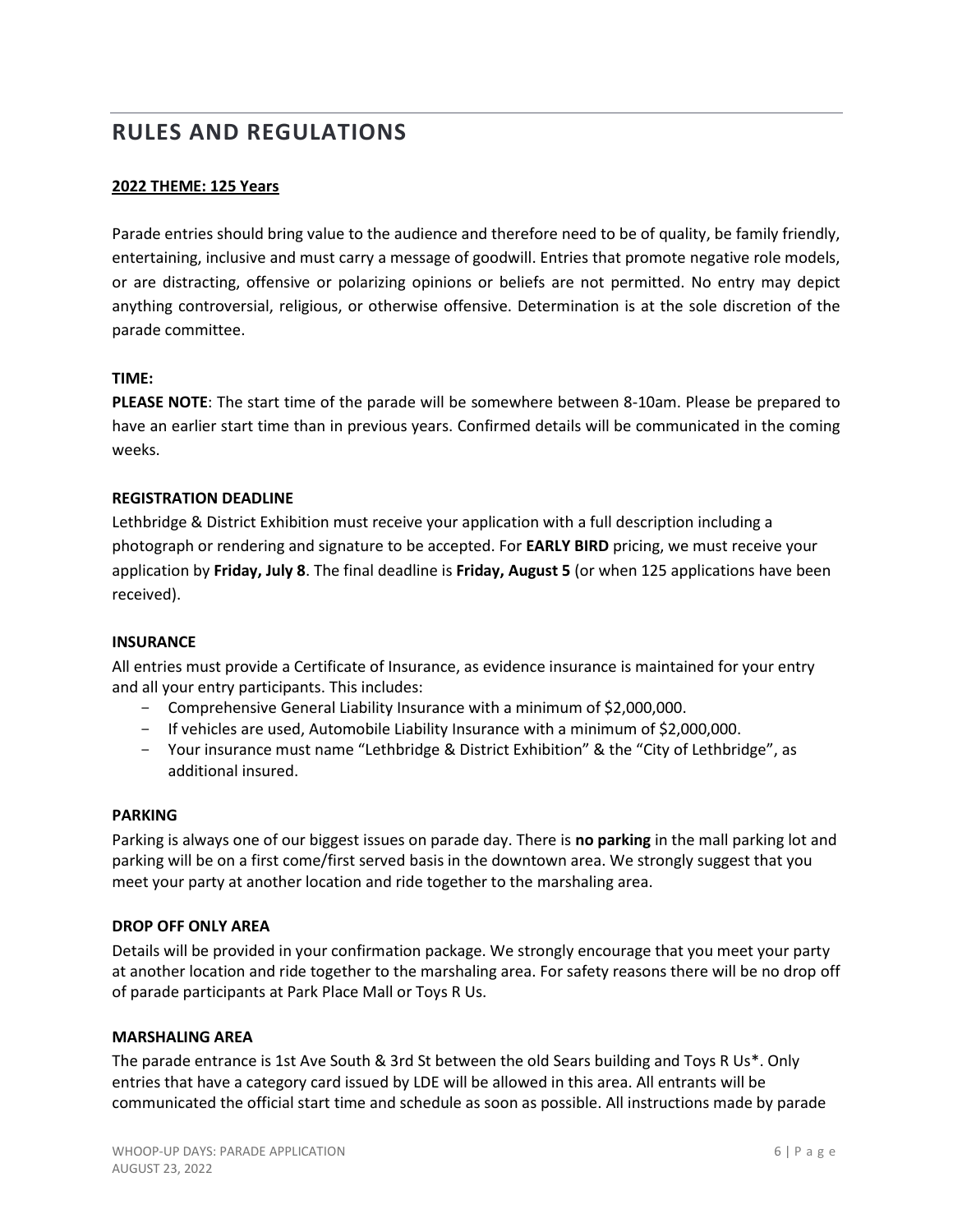Officials must be obeyed. Failure to do so may result in removal from the parade and you will not be allowed in future parades. There is a ZERO TOLERANCE for abusing or harassing our volunteers.

**\* Please note that the marshalling area may be subject to change at which time participants will be notified.**

#### **MAXIMUM ENTRY DIMENSONS**

- Maximum of one vehicle per entry
- No more than 45 feet in length
- No more than 15 feet in height (from ground level) to ensure your entry will be able to fit under the 13th Street underpass.

#### **JUDGING**

- Details on time will be provided through the confirmation package once confirmed.
- YOUR CATEGORY CARD MUST BE VISIBLE AT ALL TIMES ON THE RIGHT PASSENGER SIDE OF YOUR ENTRY

#### **ALL PARADE ENTRIES**

Not-for-profit and commercial entries are welcome, as long as it is done tastefully, and the commercial message does not dominate the entry. The purpose of a parade is to entertain as such entries should bring value to the audience and therefore need to be family friendly, entertaining, inclusive and inspiring. Entries that promote negative role models, or are distracting, offensive or polarizing are not permitted. No entry may depict anything political, controversial, religious or otherwise offensive. Determination is at the sole discretion of the parade committee. The Parade Committee reserves the right to reject any entries. If you are unsure about your entry or how it may be presented, please e-mail Margot at [margot.penno@agrifoodhub.ca](mailto:margot.penno@agrifoodhub.ca).

#### **ALCOHOLIC BEVERAGES & PROHIBITED DRUGS**

Alcohol and prohibited drugs are forbidden. Participants whom our parade Officials believe have consumed alcohol or prohibited drugs prior to or during the parade will be removed and not be accepted in future parades.

#### **SMOKING**

Will not be permitted on any float or horse entry on the parade route.

#### **PARADE POSITION**

Will be chosen by parade officials, on a first-come, first-served basis. In all situations, parade officials have the final decision.

#### **EQUESTRIAN ENTIRES**

Drop off instructions and directions for Equine entries ONLY will be communicated once determined. Please make sure that you have a pooper scooper to clean up any messes.